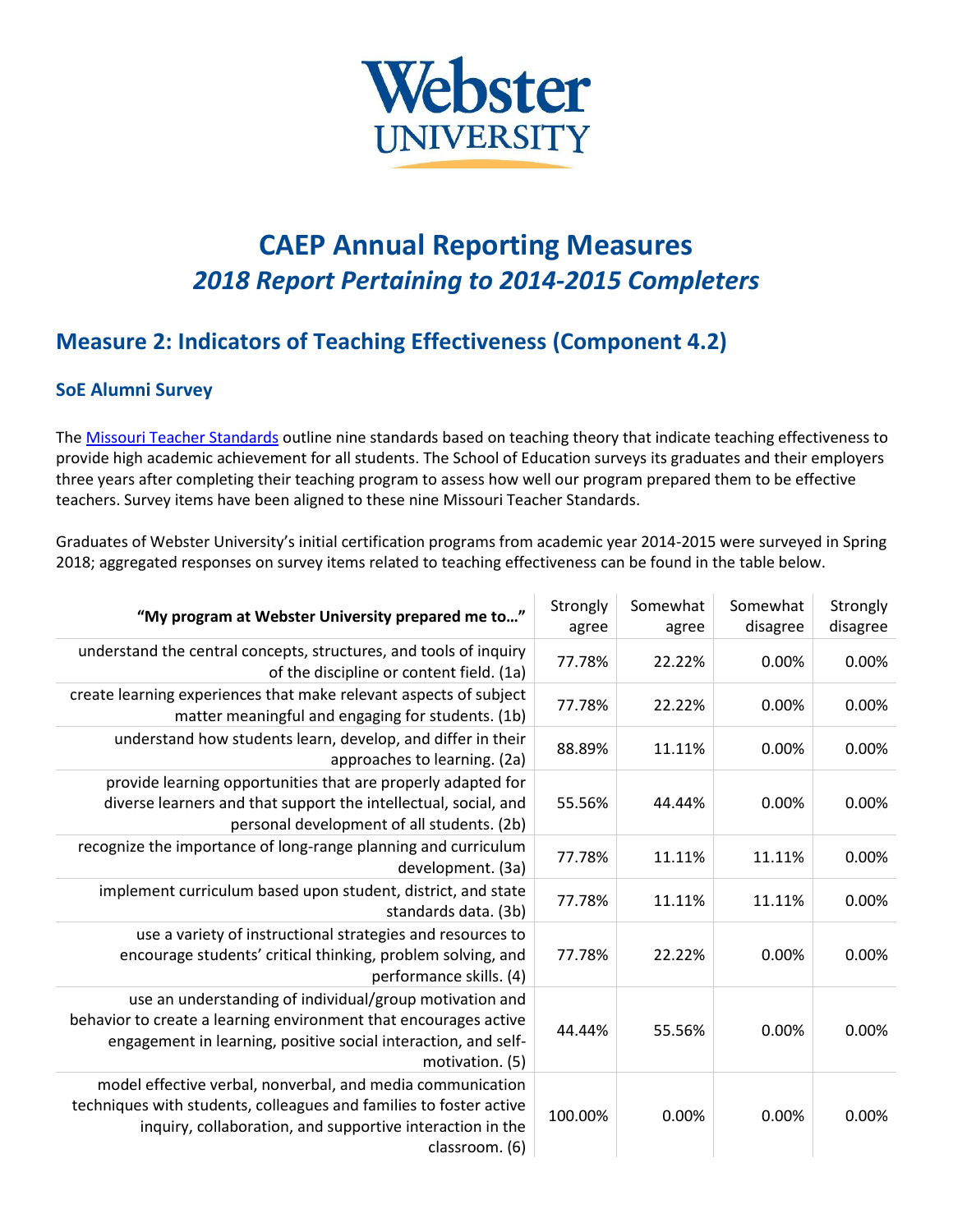| understand and use formative and summative assessment<br>strategies to assess the learner's progress. (7a)                                 | 100.00% | 0.00%  | 0.00% | 0.00% |
|--------------------------------------------------------------------------------------------------------------------------------------------|---------|--------|-------|-------|
| use both classroom and standardized assessment data to plan<br>ongoing instruction. (7b)                                                   | 88.89%  | 11.11% | 0.00% | 0.00% |
| be a reflective practitioner who continually assesses the effects of<br>choices and actions on others. (8a)                                | 77.78%  | 22.22% | 0.00% | 0.00% |
| actively seek out opportunities to grow professionally in order to<br>improve learning for all students. (8b)                              | 77.78%  | 22.22% | 0.00% | 0.00% |
| foster effective working relationships with students, families,<br>school colleagues, and community members. (9)                           | 100.00% | 0.00%  | 0.00% | 0.00% |
| use technological tools to create meaningful experiences and<br>facilitate student use of appropriate learning technology.<br>(Technology) | 77.78%  | 22.22% | 0.00% | 0.00% |

*n = 9*

## **SoE Employer Survey**

Respondents to the SoE's alumni survey were asked if we may contact their employers regarding their performance. Employers were asked the same set of questions related to teaching effectiveness that the alumni were asked. Unfortunately, we received only one response to the employer survey (that employer's responses are listed in the table below). The SoE's CAEP Committee will discuss strategies to increase response rates to this survey in the future.

| Please indicate your level of agreement with the following<br>statements when considering this employee.                                                                                                                 | Strongly<br>agree | Somewhat<br>agree | Somewhat<br>disagree | Strongly<br>disagree |
|--------------------------------------------------------------------------------------------------------------------------------------------------------------------------------------------------------------------------|-------------------|-------------------|----------------------|----------------------|
| He/she understands the central concepts, structures, and tools of<br>inquiry of the discipline or content field. (1a)                                                                                                    | 100.00%           | 0.00%             | 0.00%                | 0.00%                |
| He/she creates learning experiences that make relevant aspects of<br>subject matter meaningful and engaging for students. (1b)                                                                                           | 100.00%           | 0.00%             | 0.00%                | 0.00%                |
| He/she understands how students learn, develop, and differ in<br>their approaches to learning. (2a)                                                                                                                      | 100.00%           | 0.00%             | 0.00%                | 0.00%                |
| He/she provides learning opportunities that are properly adapted<br>for diverse learners and that support the intellectual, social, and<br>personal development of all students. (2b)                                    | 100.00%           | 0.00%             | 0.00%                | 0.00%                |
| He/she recognizes the importance of long-range planning and<br>curriculum development. (3a)                                                                                                                              | 100.00%           | 0.00%             | 0.00%                | 0.00%                |
| He/she implements curriculum based upon student, district, and<br>state standards data. (3b)                                                                                                                             | 100.00%           | 0.00%             | 0.00%                | 0.00%                |
| He/she uses a variety of instructional strategies and resources to<br>encourage students' critical thinking, problem solving, and<br>performance skills. (4)                                                             | 100.00%           | 0.00%             | 0.00%                | 0.00%                |
| He/she uses an understanding of individual/group motivation and<br>behavior to create a learning environment that encourages active<br>engagement in learning, positive social interaction, and self-<br>motivation. (5) | 100.00%           | 0.00%             | 0.00%                | 0.00%                |
| He/she models effective verbal, nonverbal, and media<br>communication techniques with students, colleagues and families<br>to foster active inquiry, collaboration, and supportive interaction<br>in the classroom. (6)  | 100.00%           | 0.00%             | 0.00%                | 0.00%                |
| He/she understands and uses formative and summative<br>assessment strategies to assess the learner's progress. (7a)                                                                                                      | 100.00%           | 0.00%             | 0.00%                | 0.00%                |